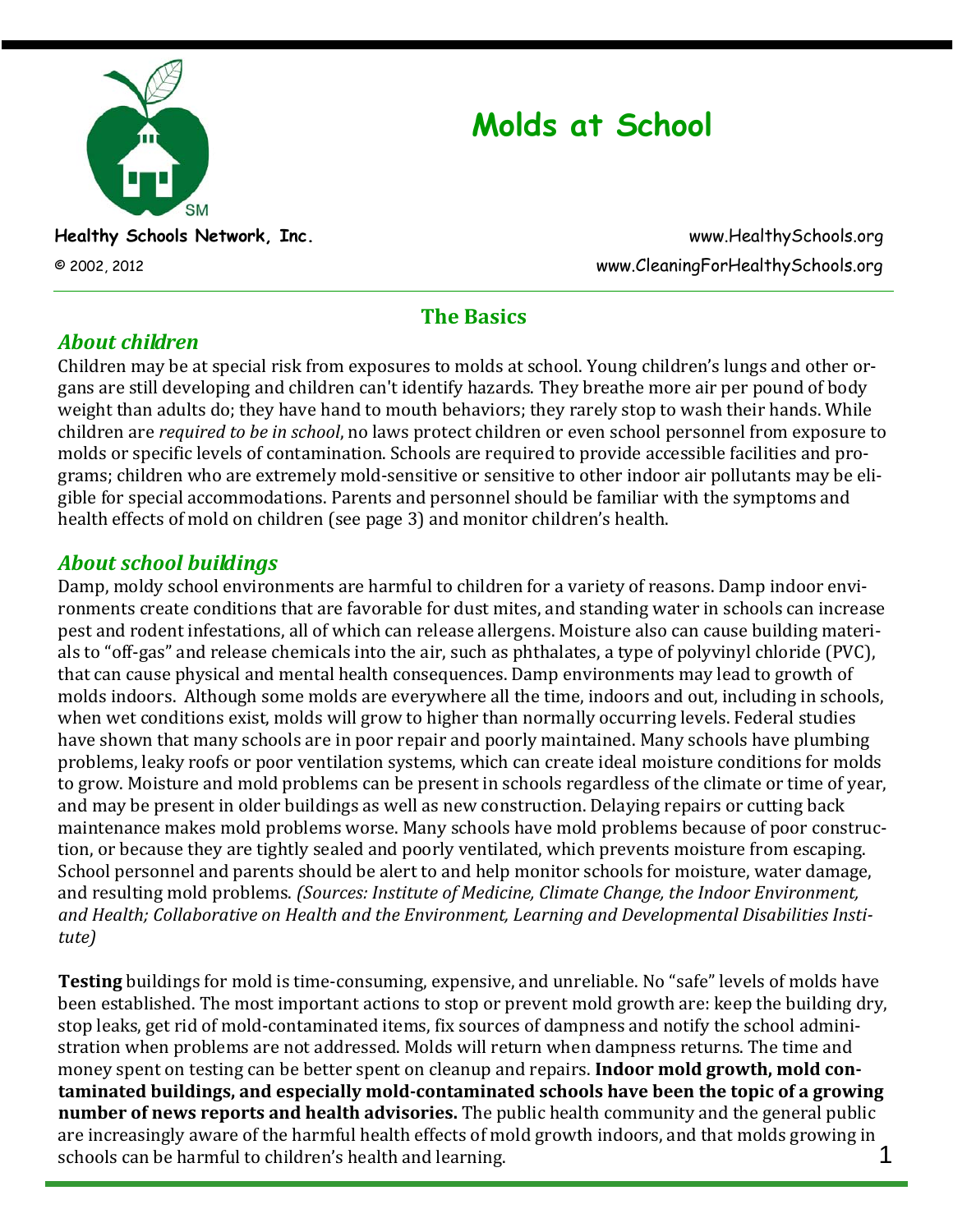# *About Molds*

More than ugly, slimy nuisances, growing molds can damage your health and your school. Unfortunately, inadequate maintenance will allow molds to spread on ceilings, behind and on walls, on floors and carpets, and in books and other water‐absorbing materials. Molds are a type of fungus. They eat or digest what they are growing on, and they grow colonies by producing long filaments of cells that form visible fuzzy or slimy patches. Molds reproduce by producing spores, tiny particles that can travel in the air and begin new colonies. Molds need two things to live: materials to digest (such as food leftovers, wood, paper, cloth and wallboard) and moisture (such as water leaks, flooded carpets, wet basements, or very high humidity). **If you see fuzzy, slimy, or discolored surfaces, especially in damp or wet areas, it's probably mold. Molds are often green, black, purple, or orange. An earthy or musty odor, or a smell like alcohol, is often a sign of hidden molds.**

#### *"Toxic" molds*

Virtually all molds have the potential to affect health, but some have received particular attention because they can release toxic substances called **mycotoxins.** These can cause health problems such as sinus inflammation, nose bleeds, and respiratory diseases, and can irritate existing asthma and allergies. Further, some have neurotoxic, reproductive and carcinogenic properties. Molds can also create **microbial volatile organic compounds (mVOCs**), which can cause headaches, dizziness, nausea and other symptoms. There are many varieties of molds and much more research is needed to fully understand the health effects of indoor mold exposure, however there are no "safe" molds. Here are a few of the more common toxic varieties:

- *Acremonium:* can produce a substance that is toxic if consumed
- *Alternaria:* often found on carpets, textiles, and window frames in building interiors
- *Aspergillis:* several species produce mycotoxins, including *Aspergillus flavus,* found in water‐ damaged carpets and *Aspergillus versicolor,* found on damp wood or wallpaper glue
- *Chaetomium:* found on substances that contain cellulose (a plant material), such as paper, cardboard, soil, or compost; also often grows on carpet or between layers of wet plywood
- *Cladosporium:* often found inside supply ducts
- *Fusarium:* several *Fusarium* species produce mycotoxins; often found in humidifiers
- *Paelimyces:* often found in soil and dust, and sometimes in the air
- *Penicillium:* some species produce mycotoxins; often found in paint, compost piles, carpet, wallpaper, and interior fiberglass duct insulation; eg: *Penicillium chrysogenum* and *Penicillium expansum*
- *Stachybotrys chartarum (Stachybotrys atra):* the best‐known "toxic" mold, *"stachy*" is greenish‐ black and grows on materials that have high levels of the plant material cellulose and low levels of nitrogen, such as ceiling tiles, wood, and drywall
- *Trichoderma:* often found in paper, as well as unglazed ceramics; produces airborne toxins that are harmful to humans

*(Sources: Institute of Medicine, Damp Indoor Spaces; US Environmental Protection Agency, Mold Remediation in Schools and Commercial Buildings, Appendix B; American Industrial Hygiene Association, Facts About Mold; McNeel & Kreutzer. May/June 1996. Fungi & Indoor Air Quality. Health & Environment Digest, Vol 10, No 2.)*

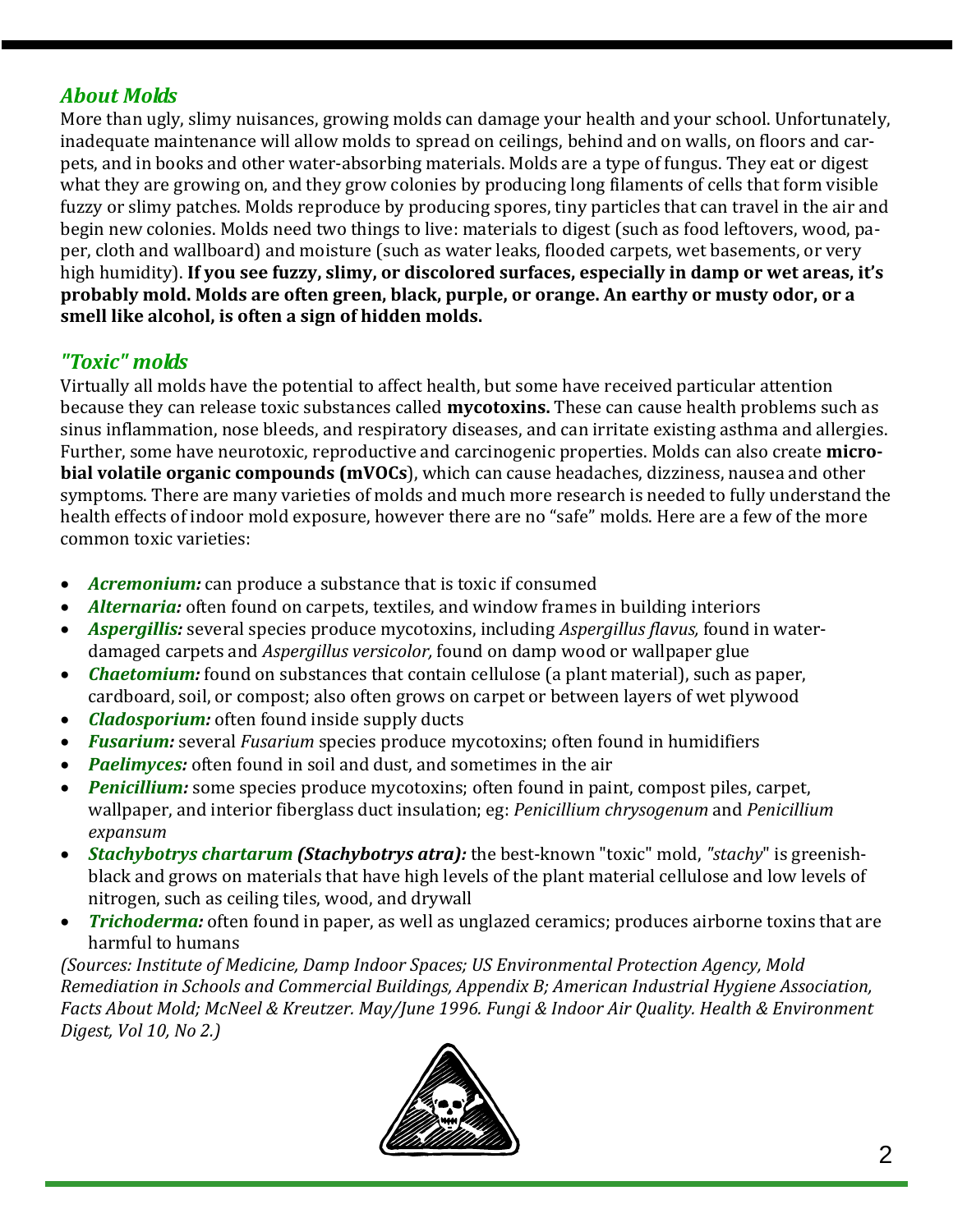#### *Molds at Home*

Molds can cause serious health problems, but it can be hard to establish a direct relationship between specific molds and specific symptoms. Molds cause different reactions in different people. Students in one mold‐infested classroom could have varying symptoms—some could become extremely ill, while others might have only mild, or even no, symptoms at present. To find out if molds or other types of indoor pollutants are affecting your child's health, keep a daily log, note when symptoms appear, whether they are worse in certain locations or on certain days. Walk through the school--and your house-- checking for mold or water damage. Tell your doctor.

#### *Common symptoms*

Include congestion, runny nose, coughing, and irritated eyes; new or worsening asthma; flu symptoms; headaches and, fatigue. Less common symptoms include fever, vomiting, nausea, nosebleeds, dizziness, memory loss, diarrhea or constipation, and changes in behavior. Not everyone has the same symptoms, and some are not bothered at all. Other symptoms may be related to exposure to chemicals produced by molds (including the volatile chemicals that cause moldy odors and chemicals known as mycotoxins), or fungicides and other chemicals applied to try to kill them. Some molds can cause illness in exposed peo‐ ple whose immune systems are weakened by disease or drug treatments.

#### *Allergies and mold*

All molds, dead or alive, can provoke allergic reactions in sensitive individuals. Research shows that people who live or work in very damp, moldy environments can become sensitized due to chronic exposures. Allergic individuals may also develop chronic inflammation. This inflammation then makes people susceptible to secondary bacterial infections. Damp buildings are associated with chronic upper respiratory problems.

#### *Asthma and mold*

We are in the midst of a nationwide asthma epidemic that is still not well understood, and some neighborhoods have been hit hard. If your child has asthma, mold at home or school can be an asthma "trigger". Mold can also be responsible for adult "work‐related asthma" on the job. If your child encoun‐ ters breathing difficulty at school, mold growth could be suspect. Recent studies have shown high levels of asthma‐triggering molds in some schools. Asthma is the leading cause of school absenteeism due to chronic illness. *(Source: US Environmental Protection Agency, Managing Asthma in the School Environment)*

#### *Monitoring schools for mold: the walkthrough*

*A walkthrough is a good way to check an entire building.* 

- Look at the parts of each room. Don't touch any mold you find.
- Go through the likely spots for mold growth. Pay special attention to any water stains.
- Check inside closets and boxes. Look behind furniture, especially if it is leaning against outside walls. If you **smell** a musty, earthy, or alcohol‐like odor, it is often mold.



• Don't forget to look up—damp ceilings are frequent places to find mold in a school. It may be necessary for someone to remove a few ceiling tiles or a patch of wall to check for mold. Only trained individuals should do this, wearing protective gear, and controlling the site to prevent spores from spreading to new areas.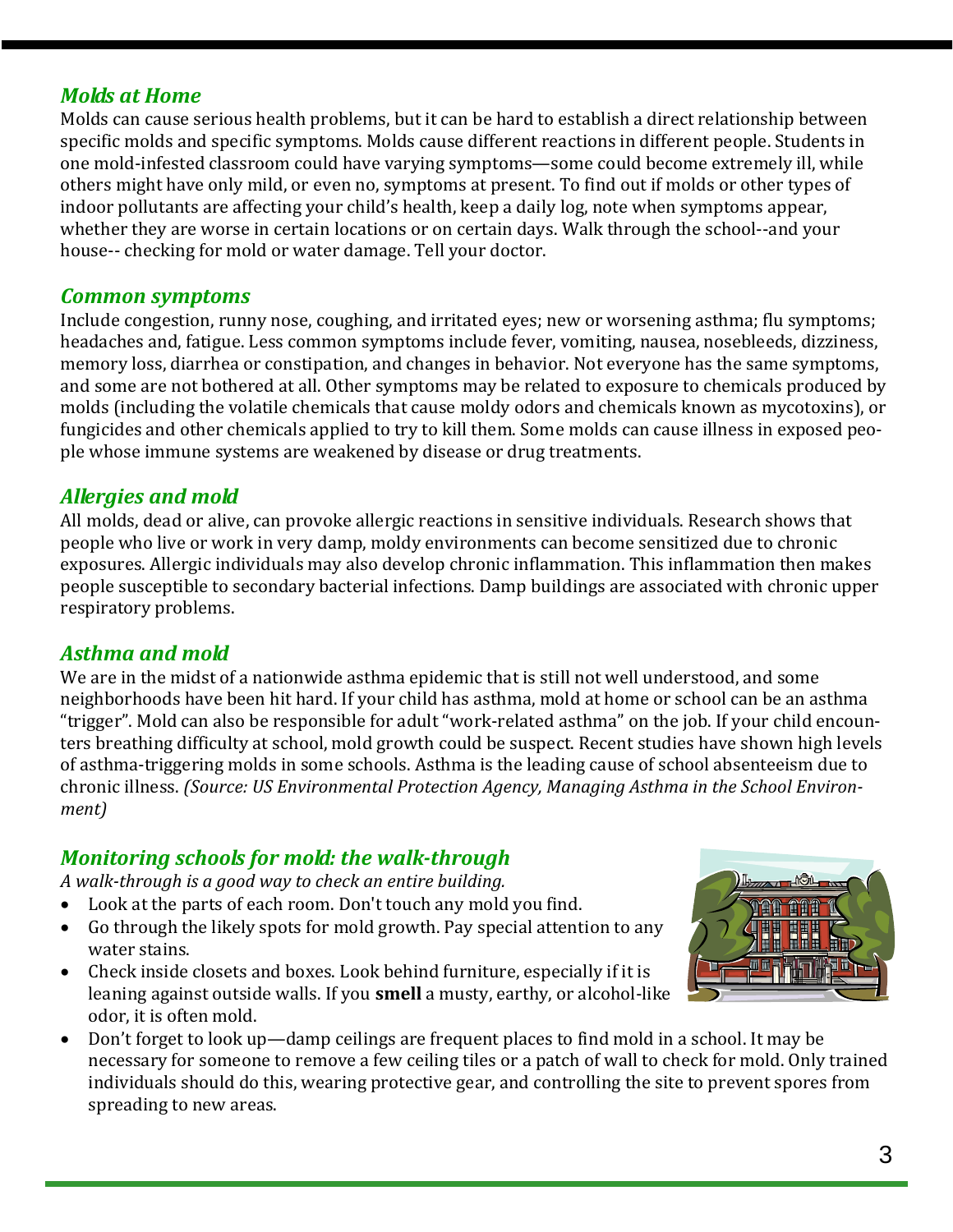# **MOLD PREVENTION and CLEANUP TIPS FOR SCHOOLS**

#### *(Source: US Environmental Protection Agency, Mold Remediation in Schools and Commercial Buildings)*

- Fix leaky plumbing, and stop condensation and leaks in the building envelope.
- To reduce moisture levels indoors, stop leaks, increase ventilation, and/or dehumidify the air. Schools in damp, humid climates may need to dehumidify the air year-round to prevent mold damage.
- Perform regular maintenance on heating, ventilating, and air conditioning (HVAC) equipment. Keep HVAC drip pans clean, flowing properly, and don't block the airflow with books and papers.
- Ventilate damp areas such as janitor's closets, lavatories, shower rooms, pools, and kitchens to the outside.
- Maintain low indoor humidity **year round**, below 60% relative humidity (RH), ideally 30‐50%, if possible.
- Clean floors and other surfaces frequently and thoroughly, minimizing moisture; use vacuums with multi‐stage filtration and a HEPA filter or high filtration disk. (HEPA or high‐efficiency particulate air filters prevent very fine particles, such as mold spores, from returning to the vacuumed area from the vacuum cleaner's exhaust.)
- Clean and let dry any wet or damp areas or materials within 24‐48 hours.
- Don't let building foundations stay wet. Provide drainage and slope the ground away from the foundation. Cut back trees and shrubs that are touching the walls; let sunlight and fresh air keep the building dry. For renovations and new construction, keep building materials dry; keep the site dry; and tell the architect to design the building to be easy to clean and to keep dry.
- Monitor the building for leaks and dampness; report and fix problems quickly.

# *Cleanup Tips*

#### *Don't use school children to remove moldy materials and don't do it yourself!*

Does your school have enough custodians to stay current on repairs? If so, the custodial crew can some‐ times handle small mold remediation jobs. The best way to remove mold‐contaminated material de‐ pends how much mold is present and where it is. Ask the Department of Health for guidelines, or consult the resources at the end of this guide. Typical guidance includes:

- **Surface area.** According to a National Institute for Occupational Safety and Health (NIOSH) Pilot for Dampness and Mold Assessment, a small mold growth has a total area of equal to or less than a standard‐sized sheet of paper (8.5" x 11") on a surface, such a wall, floor or ceiling. A moderate mold growth has a total area of greater than a sheet of paper but less than the size of a standard interior door (32" x 80") on a surface. A large mold growth has any growth with a total area greater than the size of a standard interior door on a surface. *(Source: NIOSH Pilot Study: Dampness and Mold Assessment Tool Instructions Packet)*
- **Waterlogged items.** Wet vacuuming or hot water extraction may work on items such as carpets or drapes. When dry, they should be dry‐vacuumed, using a vacuum with multi‐stage filtration and a HEPA filter or high filtration disk. Any porous items that are washed must be dried; if fast drying is not possible, the items should be thrown out. Once ceiling tiles and insulation get wet, it is easier to replace them.
- **Hard surfaces.** Areas like walls, ceilings, and uncarpeted floors can usually be damp‐wiped, either with water alone or with a solution of water and detergent. (For wood, however, use special wood cleaners.) Scrub the surface. Discard rags or other items used in the cleanup.
- 4 **Trained staff or contractors? How can you tell?** Only people who have been specially trained should remove damaged materials. Contain the remediation area so that spores don't spread. The protective equipment needs will vary according to how extensive the molds are, but the minimum is gloves and eye protection, plus an N‐95 respirator that covers the nose and mouth and filters 95 % of the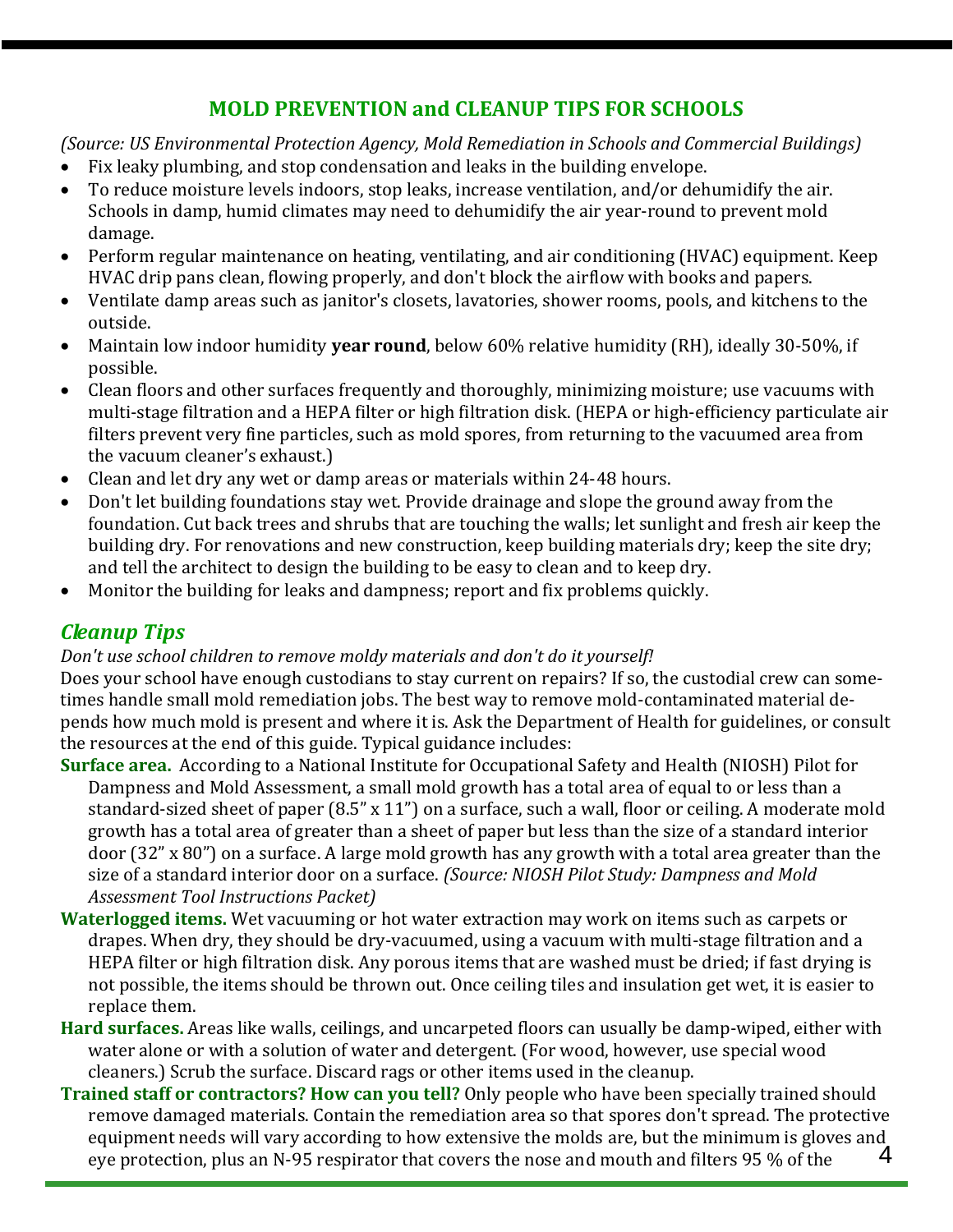particles in the air. These respirators are available in many hardware stores.

# **How do I know that mold remediation is complete?**

*(Source: US Environmental Protection Agency, Mold Remediation in Schools and Commercial Buildings)* Mold remediation can be considered complete when:

- The water or moisture problem is completely fixed.
- Visible mold, mold‐damaged materials and moldy odors are no longer present.
- Shortly after remediation, there should be no signs of water damage or mold growth at the school.
- You or your children should be able to return to the school without experiencing health symptoms.

# **SCHOOL MAKES MY CHILD SICK. I THINK IT IS MOLD. NOW WHAT?**

**School officials.** Take health complaints seriously. Timely responses and 'transparent' actions are good for the building, good for the community, help protect child health and learning, and prevent small problems from becoming large headaches.

**Parents, personnel.** Do you or does your child go to school healthy and come home sick? Has your child complained of "funny" smells at school? Maybe you have noticed the odors, or have seen damp areas or patches of molds during your visits. First, if you see or smell mold, get it cleaned up. Keep a log or diary of health symptoms. Talk to your family physician. To address the school environment, you will likely need a plan, information and probably more than a little persistence. Since there is no system to protect children, and no laws specifically designed to protect children or employees from molds, your next step is to influence your local school. Here are some recommended steps:

- **Learn more: talk to the facility director, or the health and safety committee.** Call your principal or superintendent. Ask if anyone else has complained about health problems at school. Ask the school nurse how many children are using asthma inhalers. Ask if there is a plan to investigate or to fix the problem. Ask to see a copy of the results of the investigation or the work order for remediation. These are public documents.
- **Put it in writing.** Schools get phone calls every day on every topic. Write a friendly letter to your superintendent, and keep a copy. Let him/her know that a serious child and adult health issue is at stake. Tell him/her about this guide and other resources about molds. *See Tips on our website.*
- **Get action.** You don't need to be a mold expert to help your school. If school does not answer your letter or take necessary action, then talk to other parents or personnel. Your parent association or PTA may help; if not, form your own group to push for a healthy school. Let the new group write a letter; it can speak to the superintendent or the board of education. It is your school's job to maintain a safe school environment and to provide accessible programs and facilities.
- **Keep a log.** Keep notes on phone calls, observations, responses from school, other communications, and you/your child's health. **If your doctor agrees that molds or other indoor hazards are affecting you or your child's health at school,** ask about "Section 504" or other accommodations laws designed to guarantee an accessible educational program or workplace.
- **Say thank you.** If school fixes the problem, say thank you. Support the school budget.

#### **SOURCES AND RESOURCES**

**American Academy of Pediatrics, Council on Environmental Health.** *Pediatric Environmental Health, 3rd ed.* Etzel RA, Balk SJ, Ed. Elk Grove Village, IL: American Academy of Pediatrics, 2012.

**American Federation of Teachers,** *Tips for Investigating Moisture and Mold Problems in Schools.* Health conse‐ quences of mold, information on consultant work and clean up: *http://www.aft.org/pdfs/healthsafety/ fs\_mold0210.pdf*